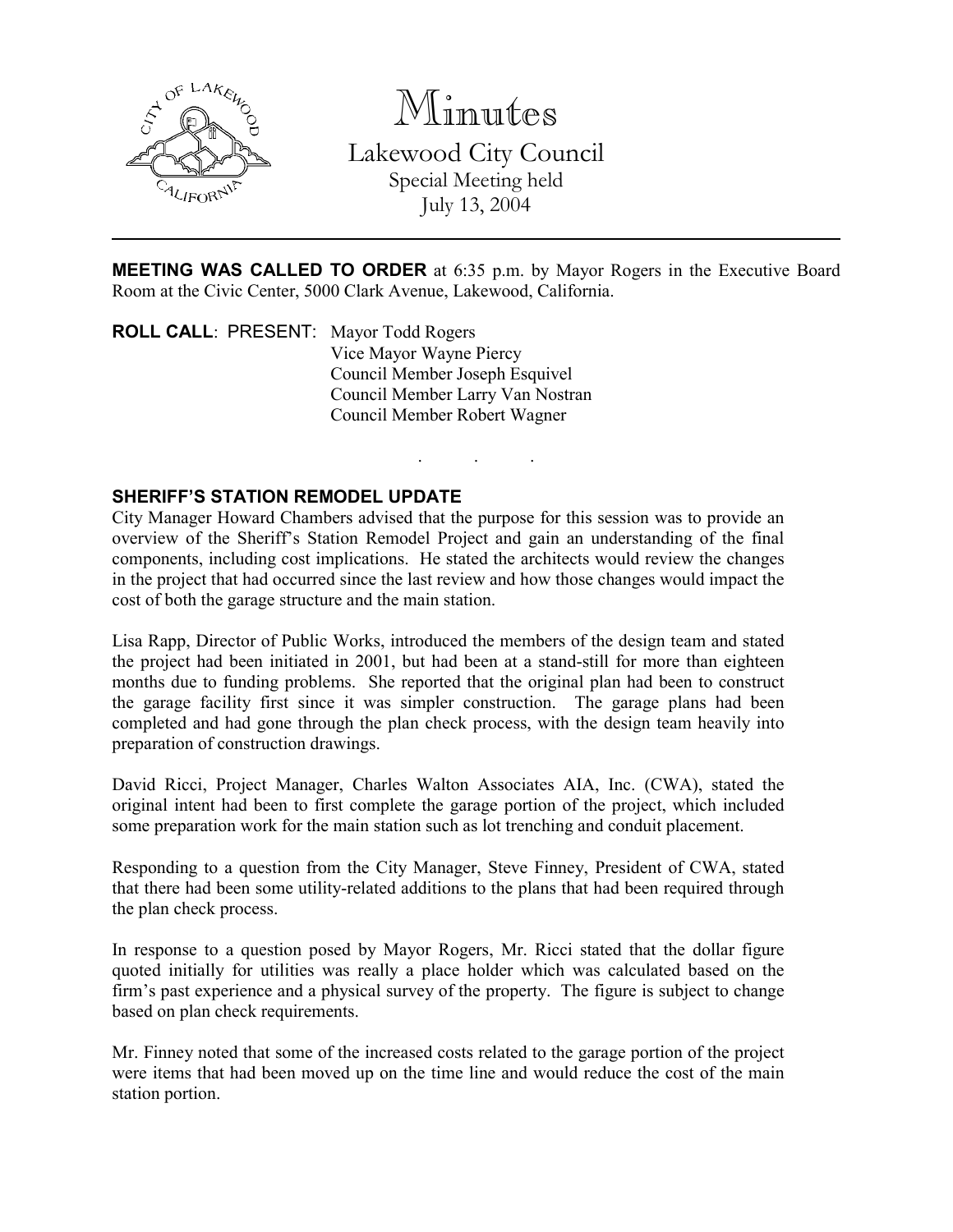City Council Minutes July 13, 2004 Page 2

## SHERIFF'S STATION REMODEL UPDATE - Continued

The design team discussed the outside influences impacting the total costs for construction. Mr. Finney stated that recent market conditions were being driven by the current low interest rates with the result that most general contractors were very busy and there was not a lot of competition in bidding. Mr. Ricci noted that building material prices had also risen nearly twenty percent this year, partly due to demand from foreign markets.

The City Manager asked about changes to the garage facility. Jim Nardini, Project Architect with CWA, stated an evidence room had been added to the garage facility and that since the original design of the garage called for steel construction which would not be suitable for the evidence room, that room would be block wall construction inside the steel structure.

Mr. Ricci concluded that it would be up to the City Council to decide how best to move forward and what level of risk was acceptable. The City Manager noted that at present, there was a finite amount of funding available for the project making it vital to understand the level of exposure to cost increases, since the County CAO's office was indicating that they intended to cap the County's level of exposure.

Mr. Nardini noted that CWA would owe the City another cost estimate at the time the plans were 90 percent complete which would provide a more up-to-date evaluation of the costs, although much depended on trends in the building industry.

The Public Works Director noted that when the planning for the project had been initiated, the steel construction proposed for the garage was a quick and cost-efficient method of construction and that perhaps it would be beneficial to reconsider the construction materials for the garage.

Responding to a question from Council Member Van Nostran, Mr. Finney stated that historically there was a cooling off period following a construction boom. Mr. Ricci added that by the time this project was ready for bidding, general contractors would be completing current projects, thereby freeing up their bonding capacity and leading them back into bidding on new projects. He noted that some owners were choosing to wait for the market to calm before putting any new projects out to bid.

Responding to a question from Council Member Wagner, Ms. Rapp stated that the proposed re-bid would be for the whole project, the main station and the garage facility, and would provide deductive alternatives so the project could be adjusted to correspond with the available funding.

Mr. Finney described the Construction Manager Multi-Prime process as one of the construction alternatives. In this type of contract the City would retain a general contractor who would act as project manager overseeing all of the work and would solicit competitive bids from sub-contractors. In response to a question from Council Member Wagner, Mr. Finney stated that price spiking, change orders and time overruns were controlled by incentive clauses in the contract which were linked to bringing the job in on time and within budget. He noted that while the initial bids were generally higher, the final costs tended to be lower, due to fewer change orders or site problems.